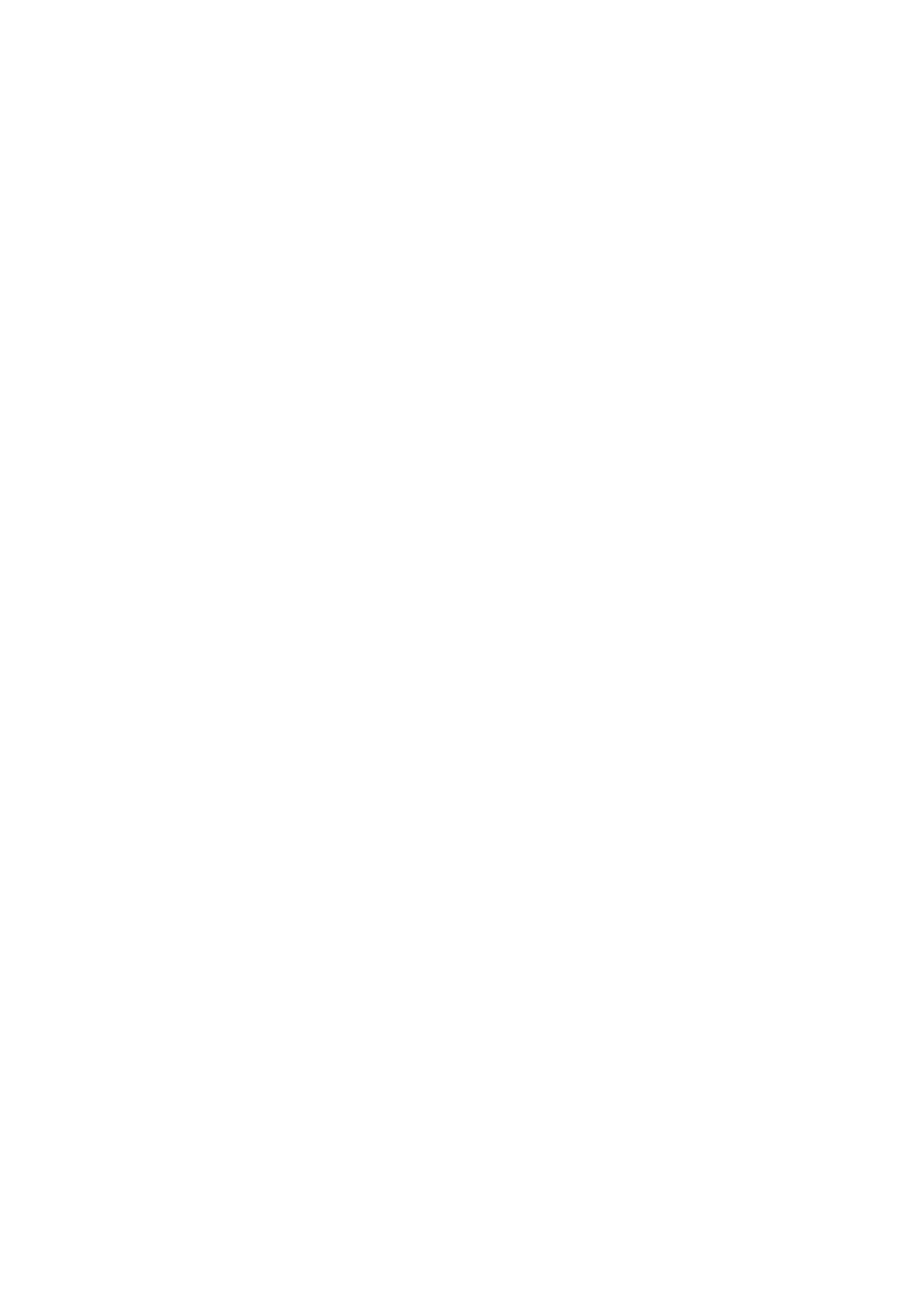# Summer distribution of harbour porpoise (*Phocoena phocoena*) in the German North and Baltic Sea

# Meike Scheidat\*, Karl-Hermann Kock<sup>+</sup>, Ursula Siebert\*

\*Forschungs- und Technologiezentrum Westküste, Hafentörn, 25761 Büsum, Germany <sup>+</sup>Bundesforschungsanstalt für Fischerei, Institut für Seefischerei, Palmaille 9, 22767 Hamburg, Germany

#### ABSTRACT

Current plans to utilize German offshore waters as sites for windmill parks as well as ongoing investigation of potential areas to implement Natura 2000 have led to an increased research effort on local marine mammal populations. The aim of our study was to determine the spatial distribution of harbour porpoise in the German part of the North Sea and Baltic Sea. Aerial surveys were conducted from May to August 2002 using standard line-transect methodology. A total of 21 days were spent flying a total of 8072 km tracks on effort. A total of 785 harbour porpoises (488 sightings) were seen. 4908 km of the tracks were conducted in conditions of good visibility and 597 animals (427 sightings) were detected under those conditions. The study area was divided into a grid of 3' latitude x 6' longitude squares. Porpoise relative abundance and distribution was estimated as number of animals per km on effort in each square. The results showed that in the North Sea the highest relative abundance of porpoises was observed in the northeastern part of the surveyed area, close to the Danish border and in the area of Amrum Outerbank. In the Baltic, the highest relative abundance of porpoises was seen in the Pomeranian Bight between the island of Rügen and the Polish border. Pod size in the Baltic was larger than in the North Sea. These aerial surveys will continue in 2003 in order to collect more information on temporal and spatial distribution of harbour porpoise and its intra and inter – annual variability in German waters. This data will serve as a baseline for management decisions.

## **INTRODUCTION**

The harbour porpoise is protected by a variety of national and international agreements. This includes the Appendix II of the Convention on Migratory Species (CMS), the Habitat Directive of the European Commission as well as the red list of Endangered Species of Germany which is currently under revision.

The endangered status of harbour porpoises and management issues of marine mammals on a broader scale have found much more attention recently with respect to the German part of the North Sea and the Baltic. This is further fuelled by the necessity to propose areas in offshore waters of Germany which need to be incorporated into the European Natura 2000. Additionally potential sites for windmill parks are surveyed in front of the German coasts and plans for the establishment of the first park ('Butendiek') have been accepted by the government recently. The ongoing search for additional sites and future construction campaigns may interfere with marine mammals and risk further habitat degradation.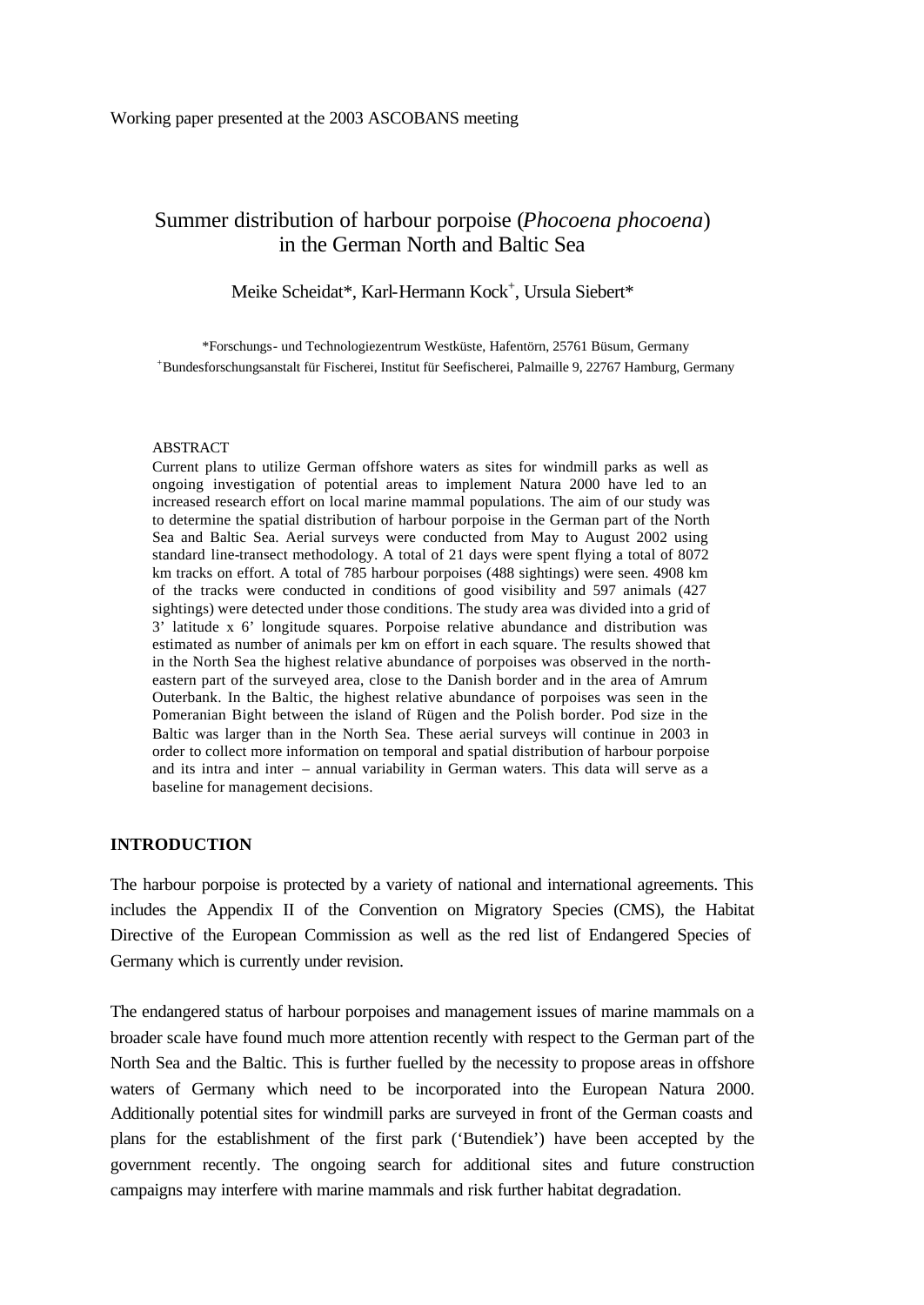In order to try and better accommodate interests of porpoises with respect to their habitat it became apparent that very little data existed on their distribution in German waters. Current information on distribution of porpoises in the German North and Baltic Sea is mostly based on results of the SCANS survey of 1994 (Hammond et al. 2002). Unfortunately the coverage during SCANS left out some areas of the German EEZ (exclusive economic zone), such as the region east of the island of Rügen close to the Polish border in the Baltic, and some parts of the Eastern Frisian Islands between the estuary of the river Elbe and the Dutch border. However, stranding data submitted to the IWC on an annual basis since 1990 suggest that harbour porpoise occur in these areas regularly albeit in small numbers. Heide-Jørgensen et al. (1993) and Sonntag et al. (1999) surveyed some areas in the German North and Baltic Sea, but they were too small to draw conclusions about the general distribution of porpoises.

In this paper, we would like to present the first results of aerial surveys conducted from May to August 2002. This study will continue until the end of 2003 and is hoped to serve as a baseline information on distribution patterns of harbour porpoises in German waters.

#### **MATERIALS AND METHODS**

#### **Study Area**

The study area included the exclusive economic zone of Germany in the North Sea and the Baltic Sea, as well as the 12nm zone in front of the coastline (Figure 1). In the Baltic Sea the study area was extended into Danish waters for methodological reasons and the boundaries of the transects were the Danish isles (Figure 1). The study area in the North Sea was divided into four different regions (A to D). The Baltic was separated into three blocks (E to G) (Table 1). Regions were separated according to their differences in bathymetry, range of the plane and number of observers available. One region (block) was usually surveyed within one day (about 3 hours). Consideration was also given to putative stock boundaries, such as the Darss Ridge, separating the central Baltic stock from the Kattegat – Belt Sea – Western Baltic stock.

| Region                     | Size                     |
|----------------------------|--------------------------|
| A 'Entenschnabel'          | 3 903 km <sup>2</sup>    |
| <b>B</b> Offshore          | 11.650 km <sup>2</sup>   |
| C North Friesia            | $13.668$ km <sup>2</sup> |
| D East Friesia             | 11 824 km <sup>2</sup>   |
| Summary North Sea regions  | $41.045$ km <sup>2</sup> |
| E Kiel Bight               | 4 696 km <sup>2</sup>    |
| F Mecklenburg Bight        | 7 248 km <sup>2</sup>    |
| G Rügen                    | $10990 \mathrm{km}^2$    |
| Summary Baltic Sea regions | 22 934 km <sup>2</sup>   |
| Total area surveyed        | 63 979 km <sup>2</sup>   |

**Table 1:** Survey regions within the German North Sea and the Baltic Sea study areas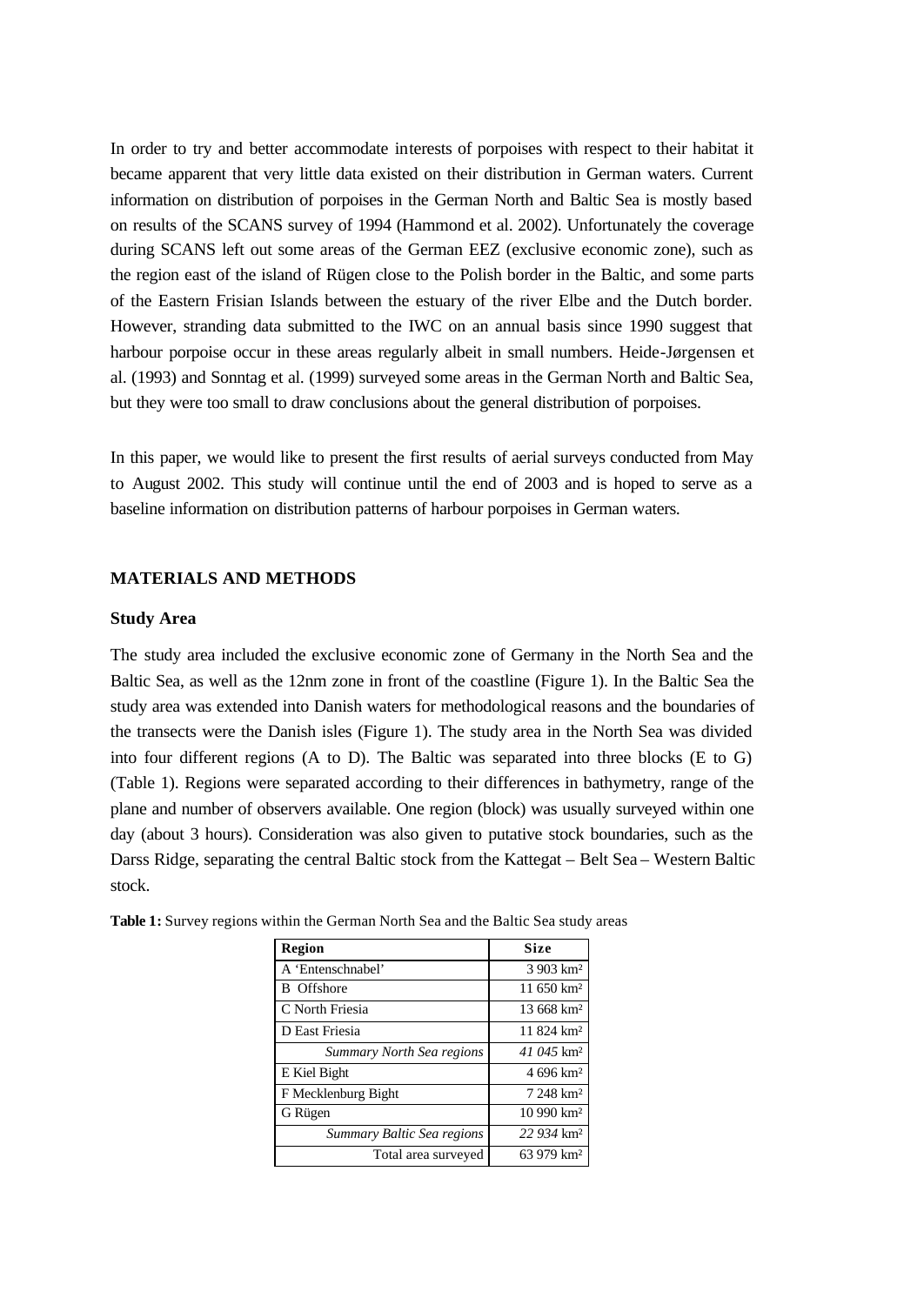

**Figure 1:** Study areas and planned transect lines of the aerial surveys in the Baltic and the North Sea. The dashed line in the Baltic indicates the German EEZ (Exclusive Economic Zone). The main islands are marked as: **S** – Sylt, **F -** Fehmarn and **R** - Rügen.

#### **Survey Design and Data Acquisition**

The surveys followed standard line-transect methodology for aerial surveys (Hiby & Hammond 1989; Buckland et al. 1993). From May to August 2002, a total of 8190 km of tracklines were conducted on effort following a parallel track design for a high-wing twin engine aircraft (Partenavia) flying at an altitude of 182 m (600 ft) and a speed of 167 to 186 km/hr (90 to 100 kts). The direction of tracks was either north-south or east-west, to follow gradients of depth (Figure 2). Some regions (A, C, D, F and G) within the two areas of investigation (North Sea, Baltic) were given particular attention. These regions are likely to host windmill parks in the future or are potential or designated Natura 2000 areas.

Data collection was based on the VOR software ((Hammond et al. 1995). Every four seconds the aircraft position was recorded automatically onto a laptop computer connected to a GPS. Additionally, the position was stored whenever a sighting was made. Sea state (according to the Beaufort scale), glare, observer positions, sighting probability (judged subjectively by the observers as probability to sight a porpoise), turbidity (judged visually: 0 - clear water with several meters of visibility to 3 - very turbid water with no visibility under the surface) and percent cloud cover (parts of eight) were entered at the beginning of each transect and whenever environmental conditions changed. Sighting data were acquired by two observers located at each bubble window of the aircraft. Data were entered into the computer by the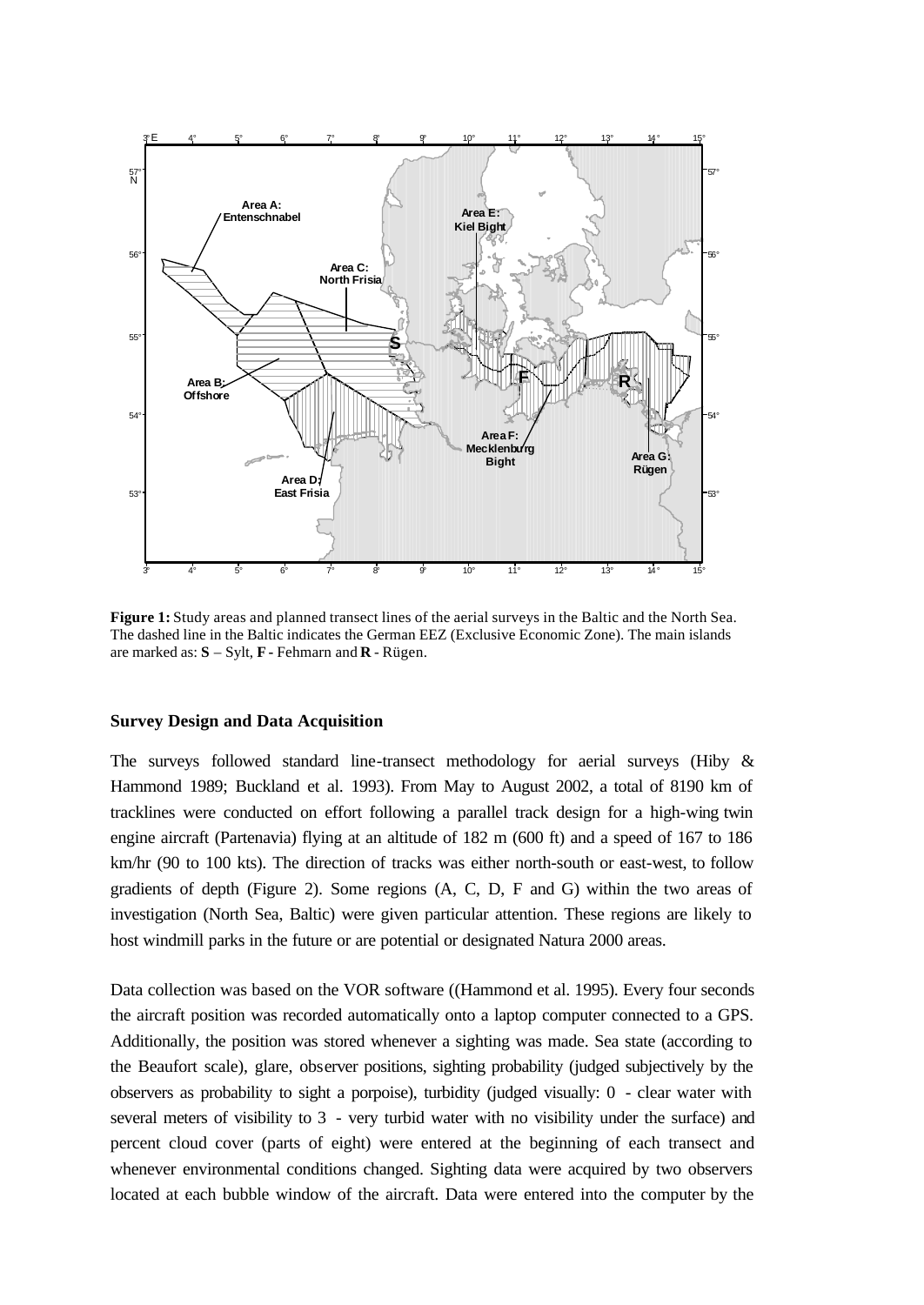recorder located in the co-pilot's position. Sighting data included species, group size, presence of young animals, behaviour, swimming direction, clue, reaction and clinometer angle measured from the aircraft to the porpoise group when it passed abeam of the aircraft.

## **Data Analysis**

Data collected from sightings were summarised for every 4 seconds which coincides with a distance flown of about 200m. For each of these 4 second intervals the number of animals and the relative density (animals per km survey flight) were calculated.

Only data obtained in good conditions of visibility were used for the analysis. This category never included sightings obtained in sea state of more than 2 or turbidity of more than 2. Observations collected in the region of the "Entenschnabel" (furthest out in the North Sea, see figure 1) have not been included. Conditions encountered in this region were only moderate during all flights. The impact of other environmental parameters, such as glare, on sighting probability (see above) are currently being analysed and are not part of this paper.

Geographic cells, measuring 3 minutes latitude by 6 minutes longitude, were defined throughout the study area in order to obtain information on distribution and relative abundance of harbour porpoise. This was computed as sighting rates (animals/km) for each cell. The data was analysed using GIS software (ArcView). Empty cells were those cells where no effort (in good visibility) was conducted. All maps are shown in Transverse Mercator projection.

#### **RESULTS**

#### **Survey effort**

Environmental conditions varied between survey days and sometimes during a single flight. Table 2 shows the survey effort covered under different environmental conditions, sea state and turbidity.

| subjective | % effort | Sea state | % effort | turbidity | % effort |
|------------|----------|-----------|----------|-----------|----------|
| Good       | 23.9     |           | 9.4      |           | 19.0     |
| Moderate   | 36.6     |           | 38.0     |           | 67.3     |
| Poor       | 39.5     |           | 34.3     |           | 13.5     |
|            |          |           | 17.4     |           | 0.2      |
|            |          |           | 0.9      |           |          |

**Table 2:** Environmental conditions during aerial surveys from May to August 2002

Two regions (1 in the North Sea, 1 in the Baltic) received substantially less coverage in terms of survey effort than planned (Table 3). Region A ('Entenschnabel') was only covered once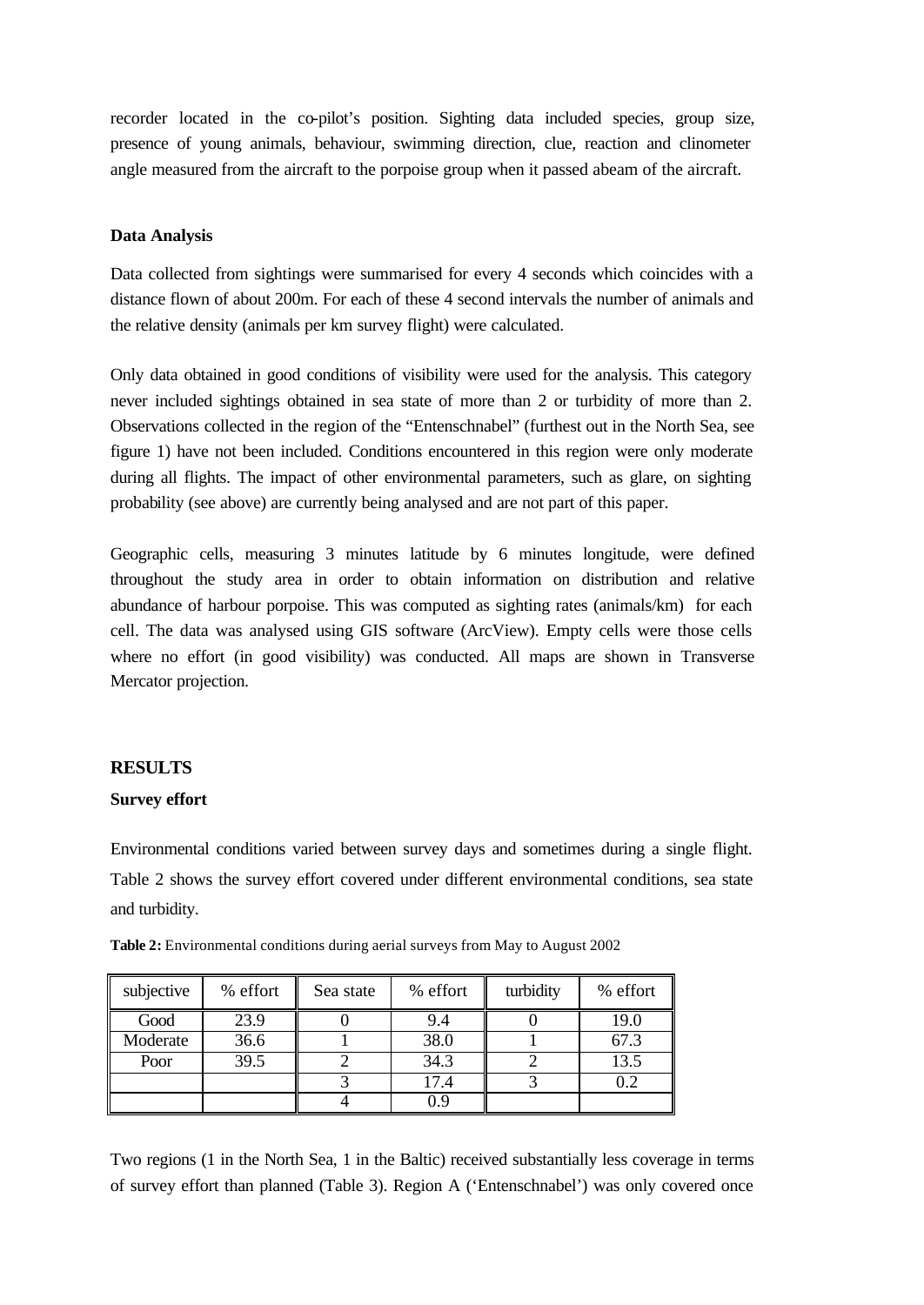during moderate conditions. Region E (Kiel Bight) could not be covered to the extent intended due to military activities in that area during the week. This limited surveys to weekends.

Sighting rates in good conditions were always higher than in the total data set pooled over all sighting conditions. An example from region F demonstrated how dependable sighting rates were on weather conditions: an substantially increased effort (1030km versus 572km) under less favourable sighting conditions only led to an increase in sightings by one (14 sightings versus 13) (Table 3).

**Table 3:** Survey effort, sighting rates (animals and sightings per km) and group sizes in the North Sea and the Baltic study area (May to August 2002). Data are provided for total survey effort and for survey effort in good visibility only.

|                                                             | North Sea survey regions |       |       |       |         | Baltic survey regions |       |       |         |                         |
|-------------------------------------------------------------|--------------------------|-------|-------|-------|---------|-----------------------|-------|-------|---------|-------------------------|
|                                                             | A                        | B     | C     | D     | Summary | E                     | F     | G     | Summary | Summary<br>total survey |
| Total effort km                                             | 144                      | 647   | 2991  | 1804  | 5586    | 382                   | 1030  | 1075  | 2486    | 8073                    |
| Total number of<br>sightings                                | $\overline{2}$           | 29    | 371   | 33    | 435     | 5                     | 11    | 37    | 53      | 488                     |
| Total sightings<br>per km                                   | 0.014                    | 0.045 | 0.124 | 0.018 | 0.078   | 0.013                 | 0.011 | 0.034 | 0.021   | 0.061                   |
| Total number of<br>animals                                  | 5                        | 37    | 542   | 86    | 670     | 9                     | 14    | 92    | 115     | 785                     |
| Total number of<br>animals per km                           | 0.035                    | 0.057 | 0.181 | 0.048 | 0.12    | 0.024                 | 0.014 | 0.086 | 0.046   | 0.097                   |
| Total mean<br>group size                                    | 2.50                     | 1.28  | 1.46  | 2.61  | 1.54    | 1.80                  | 1.27  | 2.49  | 2.17    | 1.61                    |
| Effort km in good<br>conditions                             | $\overline{a}$           | 372   | 1801  | 1132  | 3305    | 382                   | 572   | 649   | 1603    | 4908                    |
| Number of<br>sightings in good<br>conditions                | $\overline{a}$           | 28    | 323   | 25    | 376     | 5                     | 10    | 36    | 51      | 427                     |
| Sightings per km<br>in good<br>conditions                   | $\overline{a}$           | 0.075 | 0.179 | 0.022 | 0.114   | 0.013                 | 0.017 | 0.055 | 0.032   | 0.087                   |
| Number of<br>animals in good<br>conditions                  | $\overline{a}$           | 34    | 410   | 43    | 487     | 9                     | 13    | 88    | 110     | 597                     |
| Number of<br>animals per km<br>in good<br>conditions        |                          | 0.091 | 0.228 | 0.038 | 0.147   | 0.024                 | 0.023 | 0.136 | 0.069   | 0.122                   |
| Mean group size<br>in good<br>conditions                    | $\blacksquare$           | 1.21  | 1.27  | 1.72  | 1.30    | 1.80                  | 1.30  | 2.44  | 2.16    | 1.40                    |
| Number of calf<br>sightings per km<br>in good<br>conditions |                          | 0.003 | 0.007 | 0.004 | 0.005   | 0                     | 0     | 0.002 | 0.001   | 0.004                   |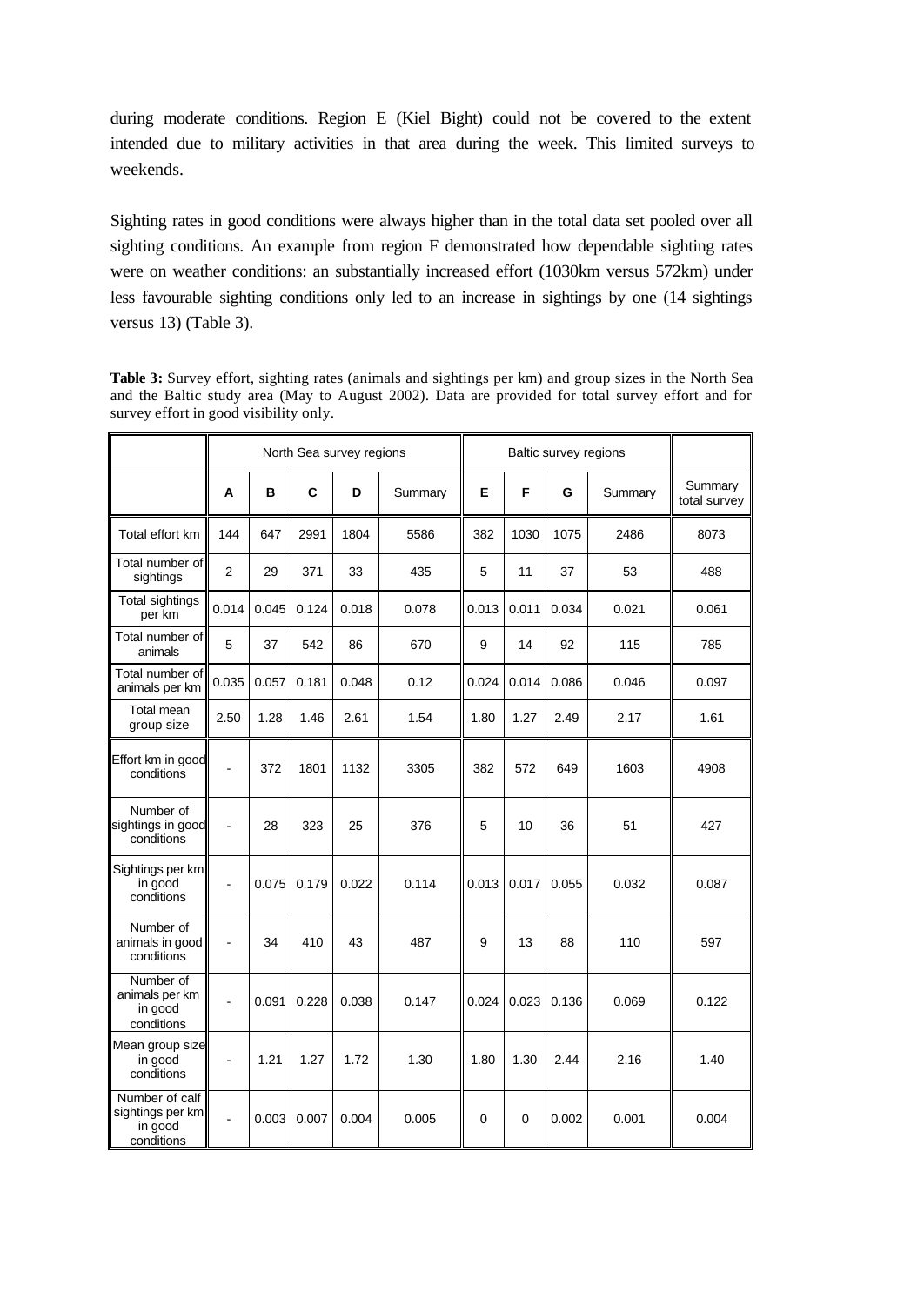Pod size was consistently bigger when sighting data obtained under different conditions were pooled than pod sizes obtained from sighting data made in good visibility (Table 3). Maximum pod size in the North Sea was 5 and in the Baltic 10 porpoises. Mean pod size was 1.30 in the North Sea and 2.16 in the Baltic (Table 3). In the North Sea, almost 78% of the sightings were of individual porpoises compared to only 57% in the Baltic (Figure 2).



**Figure 2:** Distribution of pod sizes of harbour porpoise sightings in the North Sea and Baltic (only in sightings in good visibility were considered)

Figure 3 shows the track lines flown on effort during the aerial survey in the German North Sea as well as the number of sighted porpoises and their pod sizes. An increased number of tracks was flown in area C and D.



**Figure 3:** Total number of tracks flown on effort from May to August in the German North Sea and porpoise sightings.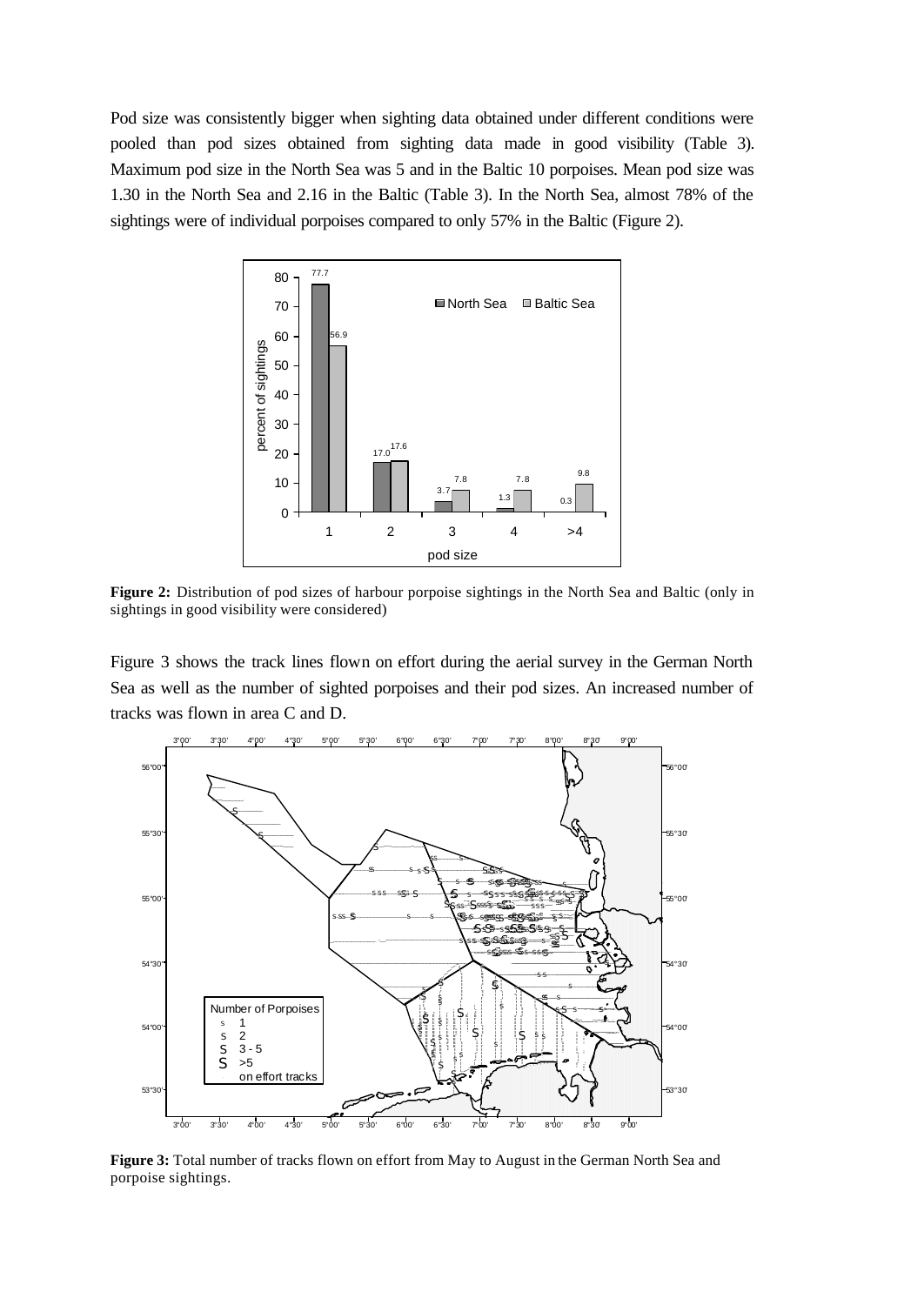Figure 4 shows the tracks flown in the Baltic and the sightings of harbour porpoise. In the Baltic a larger number of tracks was flown around the island of Fehmarn (area F) and the Kadet fairway (Area F) as well as in the Pomeranian Bight (Area G). Larger pod sizes of up to 10 animals were only seen in the eastern part of the Baltic. This area includes the Oderbank a shallow in the centre of the Pomeranian Bight (Figure 4).



**Figure 4:** Total number of tracks in the Baltic flown from May to August 2002 and number of porpoise sightings.

Figures 5 and 6 show the study area separated into 3'latitude x 6'longitude grids. For each cell the number of porpoises per km survey effort collected in good visibility was calculated. A cross indicates those cells for which no sightings were made. No cross or dot shows that no survey effort in good conditions was made in that part of the area.

In the North Sea, the highest relative abundance (animals per km) was seen in the centre of Area C. In the Baltic, most porpoises were encountered in Area G, east of the island of Rügen.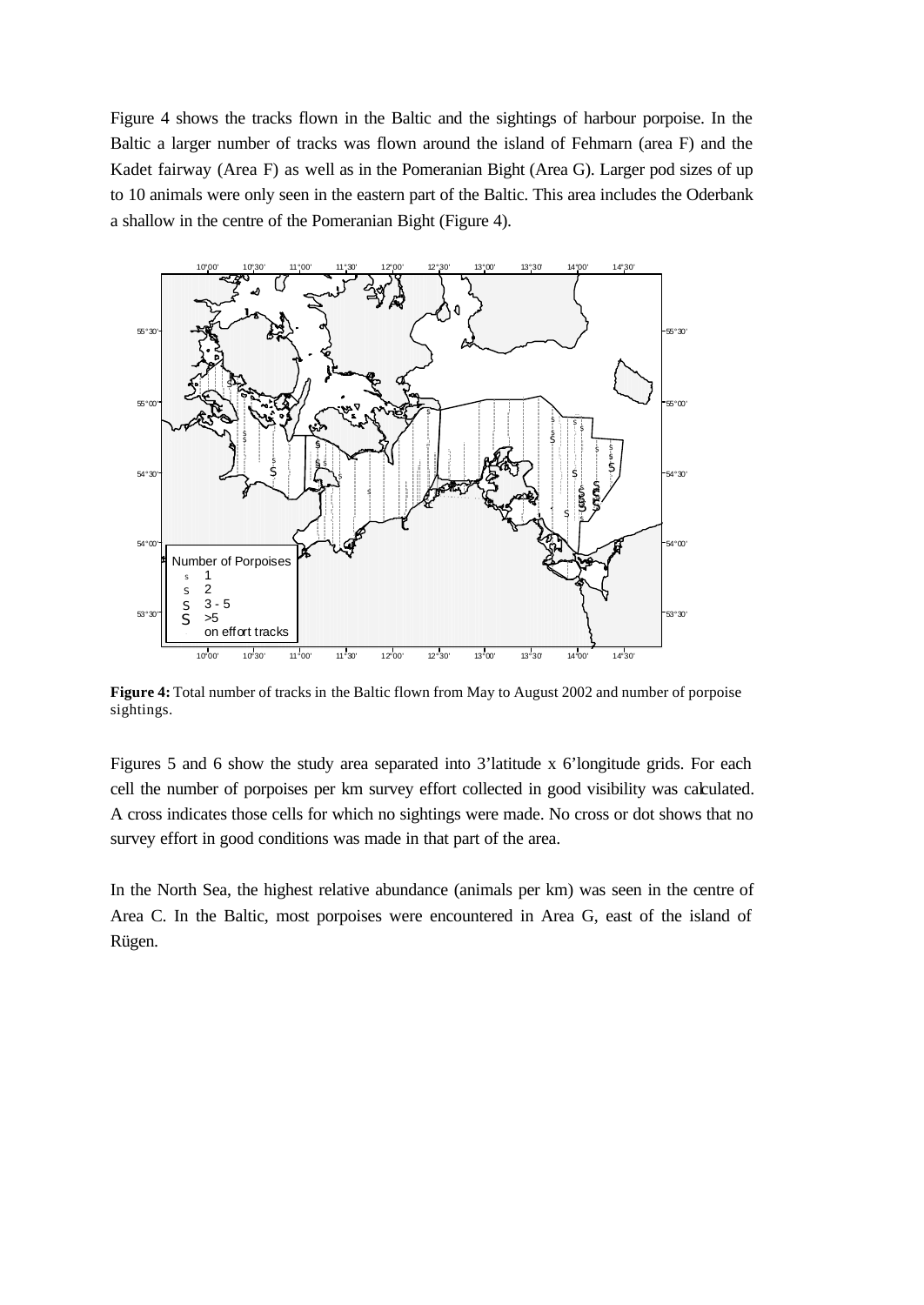

**Figure 5:** Distribution of harbour porpoise in the German part of the North Sea (May to August 2002). Each circle or cross represents a cell of 3' latitude by 6' longitude. For each cell the number of porpoises per km survey is shown. Only data obtained in good survey conditions was used.



**Figure 6:** Distribution of harbour porpoise in the German part of the Baltic including the Danish coastal waters (May to August 2002). Each circle or cross represents a cell of 3' latitude by 6' longitude. For each cell the number of porpoises per km survey is shown. Only data in good survey conditions was used.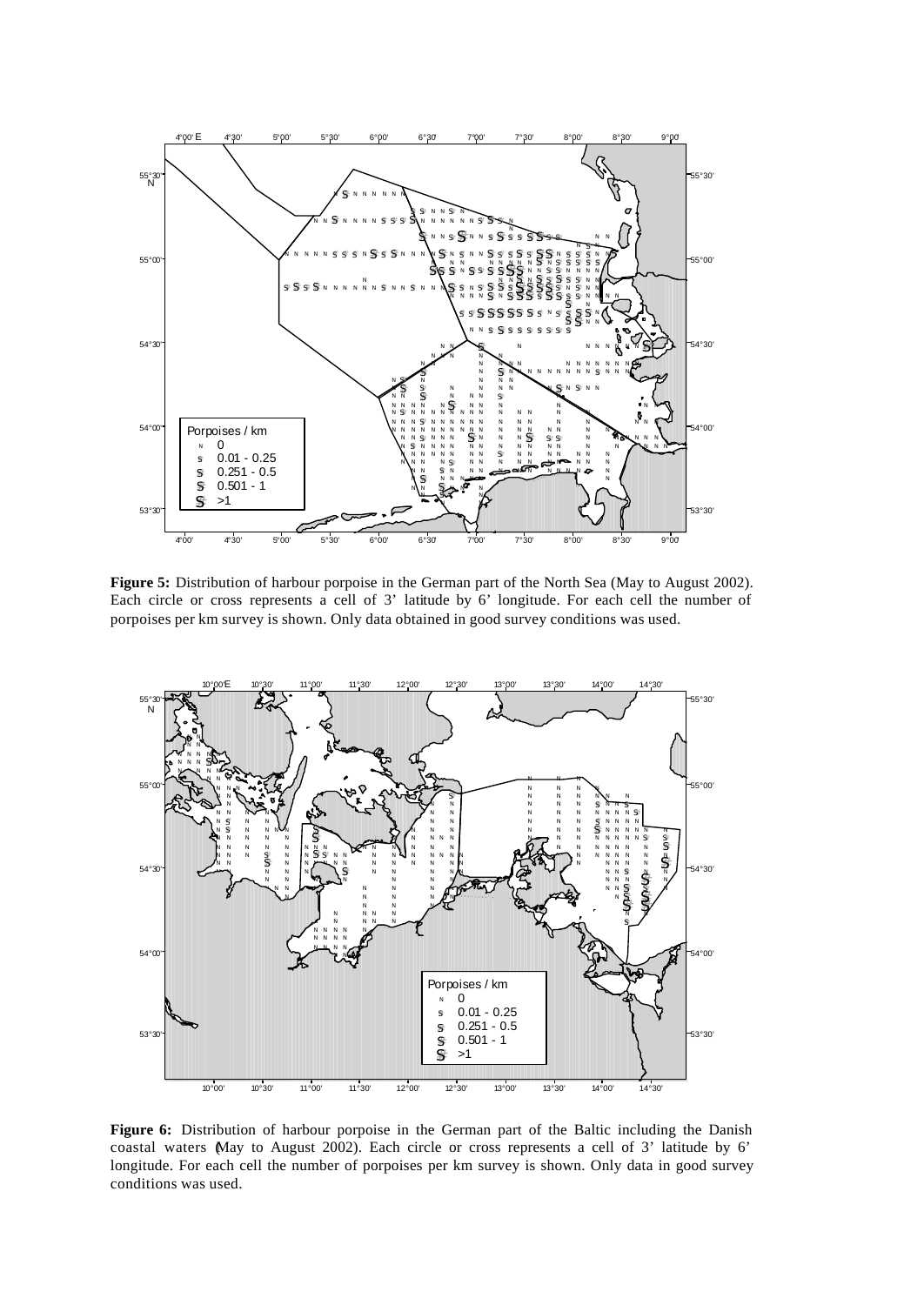To calculate the mean and the standard error for the relative abundance, the number of animals per km was calculated for each 4 second sample unit (Fig.7). North Sea Area C had the highest value with 0.18 animals per km (S.E. 0.027). The highest values in the Baltic were found in the Pomeranian Bight with 0.15 animals per km (S.E. 0.069).



**Figure 7:** Mean values of porpoises per km survey for each region (calculated from all 4 second samples in each region). The error bars indicate the standard error for the sample within each region.

### **DISCUSSION**

Two main results were obtained from this study. On the one hand our data underlined the importance of using a stringent sighting protocol and of including only good sighting conditions when comparing data obtained during aerial surveys. On the other hand our results provided some new insight into the summer distribution of harbour porpoises in German waters.

## *Survey methodology*

Our study underlined the importance of conducting surveys for harbour porpoise only when sighting conditions are optimal. A description of the sighting conditions is crucial if the data were compared to other studies conducted on the same or other temporal and/or spatial scales. Our data re-iterated that the sighting rate, both for animals per km and sightings per km, decreased noticeably when all flights on efforts, i.e. also those under deteriorating weather conditions, were included in the analysis. Mean pod size also increases when all flights were taken into consideration. This indicates that the probability of seeing single animals or small groups decreases with deteriorating weather conditions. Due to the difficulty in sighting porpoises when the water is very turbid, certain areas (such as the river estuaries of Elbe and Weser) will probably always have worse sighting conditions than others.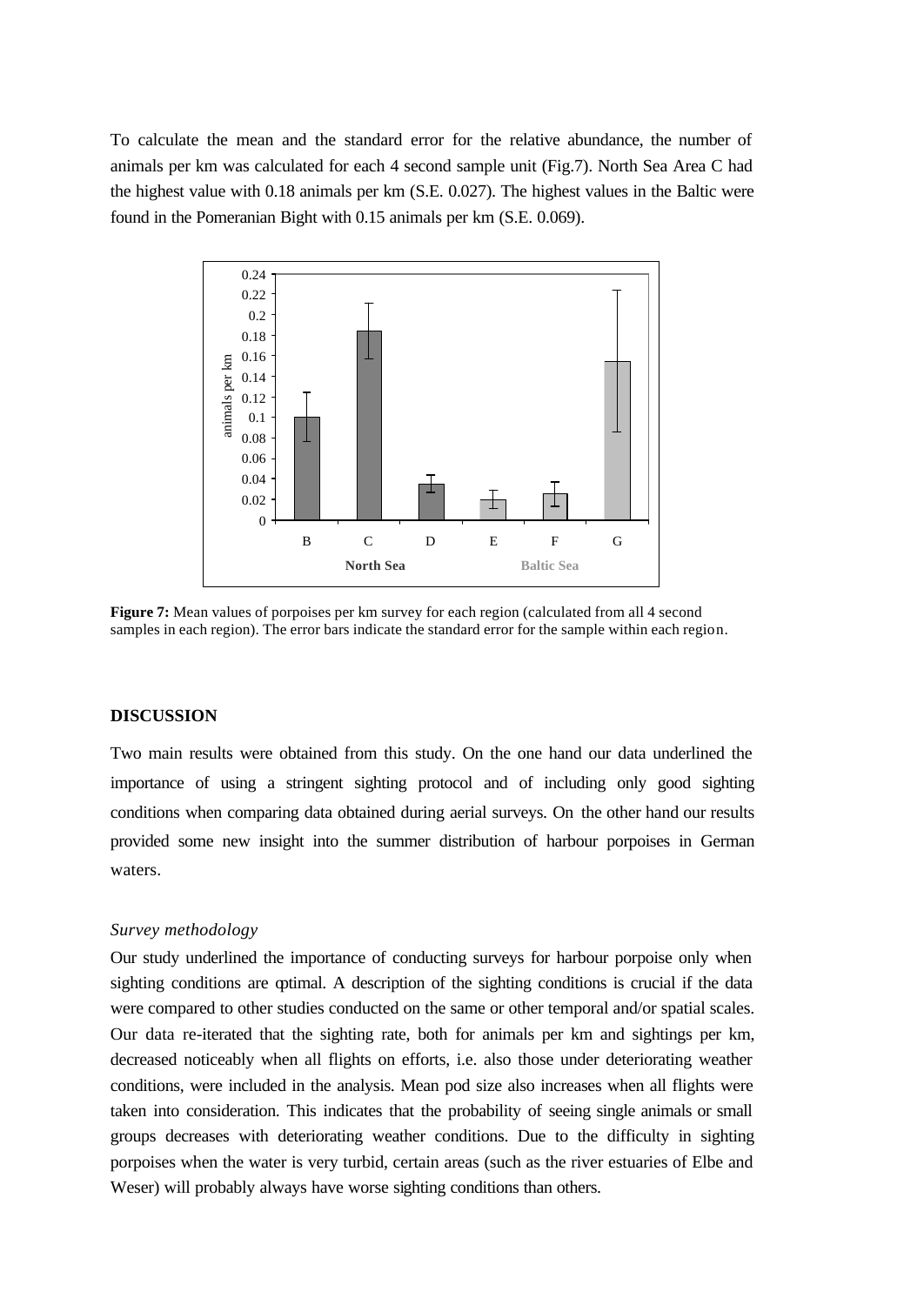## *North Sea*

Highest aggregations of harbour porpoise were observed in the northern part of the German EEZ and close to the Danish border (area C). This area also include the German whale sanctuary off the isle of Sylt. In the remainder of the study area harbour porpoises were more evenly distributed and no particular aggregations were found. The sighting rates of 0.18 sightings per km in Area C were substantially higher than those obtained during two preceding surveys in 1992 (0.06 sightings per km, Heide-Jørgensen et al., 1993) and 1994 (0.05 and 0.04 sightings per km resp., Hammond et al., 2002) using the same aircraft and methodology. The higher sighting rate during our survey might be related to the observed aggregation of animals in May. This is the beginning of the mating and breeding season when harbour porpoises might be more gregarious than in other times of the year. It is also possible that these aggregations were caused by food availability. Swarm fish, such as herring or sprat, might have been present in the area. Other potential prey species were sandeels (*Ammodytes marinus*), which often burrow in the seafloor from October to early April. During April and May they emerge from the seafloor to feed in the water column (Evans 1990). At this time they aggregate in the water column and are available to predators. Analyses of stomach content of porpoises (1992/1993) showed that 37% of the fish found in the stomachs (by weight) were sandeel. Dab (*Limanda limanda*) and common sole (*Solea vulgaris*) made up 38% and whiting (*Merlangius merlangus*) and cod (*Gadus morhua*) 15.1% of prey (Benke et al. 1998). If aggregations of harbour porpoise occur due to prey concentrating in certain areas, they then would most likely occur in spring. Most previous aerial and shipborne surveys in this area have taken place in July or August. This might indicate why these higher densities had not been observed.

Mean group sizes of 1.27 porpoises in Area C and 1.72 in Area D were comparable to those found during the SCANS survey with a mean pod size of 1.45 in area Y and 1.62 in area L (Hammond et al. 2002). Heide-Jørgensen et al. (1993) surveyed only a small part of Area C directly off the island of Sylt in 1992 and found a lower mean group size of 1.03 porpoises. These differences could also be due to changes in behaviour of harbour porpoise throughout the year. Their main prey in the North Sea was flatfish in most years investigated, which are benthic species and tend not to aggregate in large concentrations. Therefore, it seems unlikely that porpoises would gather in larger groups when feeding.

### *Baltic Sea*

In the Baltic Sea harbour porpoises were only seen in Kiel Bight and around the island of Fehmarn (Figure 1) and east of Rügen. Sighting rates in the Baltic were three times lower than in the North Sea. The sighting rates are lowest in the two western areas of the Baltic, the Kiel and Mecklenburg Bight (E and F), with 0.013 and 0.017 sightings per km survey effort. During the SCANS survey in area X, 0.008 sightings per km were made (Hammond et al., 2002) and during the flights from Heide-Jørgensen (1993) 0.004 sightings per km were made. For the Kiel and Mecklenburg Bight the mean group size was 1.3 and 1.8 animals. Comparable values of 1.5 were found during the SCANS survey (Hammond et al., 2002).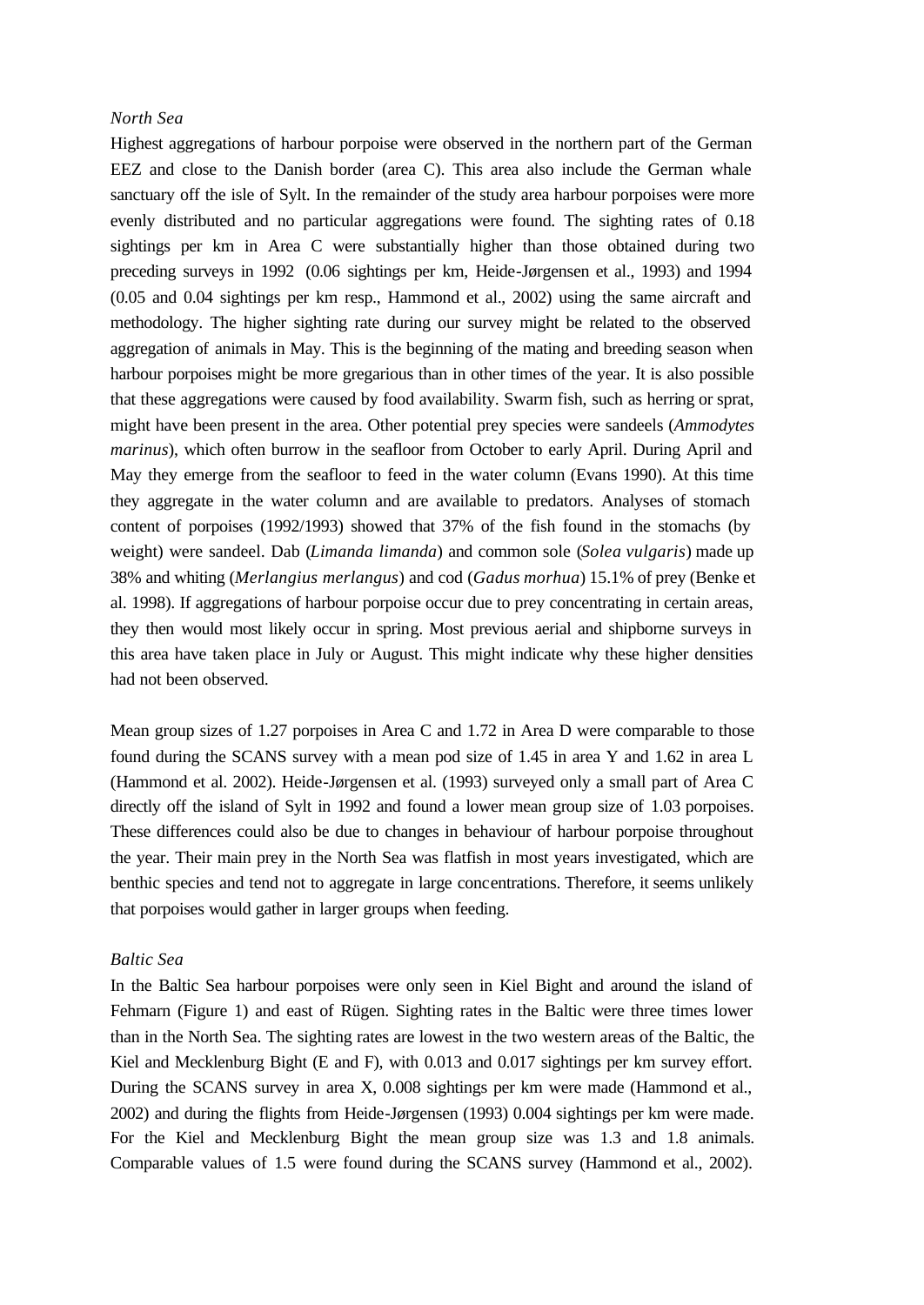Heide-Jørgensen et al. (1993) came up with a lower mean group size of 1.13 porpoises in 1992.

An unexpected observation was made during flights between the island of Rügen and the Polish border (Area G, Figure 1) in May and July 2002. The highest sighting rates for the Baltic Sea, highest maximum pod size (10 porpoises) and the highest number of porpoises per sampling unit (4 seconds survey) for both Baltic and North Sea were found in this area. Again, the proximity to the mating and calving season and the calving season itself may have concentrated most porpoises in a comparatively small area. Flights in August, September and December in the same area did not find a single porpoise. This demonstrated that overall density of porpoises was lower between the island of Rügen and the Polish border than indicated through the surveys in May and July. Further surveys in 2003 will show if the concentrations found in May and July were a local phenomenon which was limited in space and time to the mating and calving season or if the number of porpoises in that area has actually increased since the mid-1995.

Large aggregations of up to several hundred harbour porpoises have been observed in other areas of the world, probably related to good feeding grounds (Rae 1965). If prey is only available for a short period of time, as are for example spawning shoals of herring or sprat, these aggregations might be difficult to encounter using standard line-transect methodology. In contrast to the German North Sea, the Baltic has herring available all year round. Stomach analyses of harbour porpoises from the German coast of the Baltic showed that 22.8% of the fish found (by weight) was herring, 52.7% goby (*Pomatoschistus* spec.) and 14.8% cod (Benke et al. 1998). These results should be viewed with caution because results were integrated over whole years and areas and may mask seasonal and geographical variation in the diet. The continuous presence of herring within the reach of harbour porpoise might cause porpoises to form larger group sizes than in the North Sea where prey was more evenly distributed.

The population east of the Darss – Limhamn Ridge is considered a different population from the rest of the Baltic/Belt Sea (Börjesson and Berggren 1997, Huggenberger et al. 2002, Tiedemann et al. 1996). Joint activities of ASCOBANS and the IWC have underlined the precarious situation in which the stock seems to be. With the exception of our observations during flights in May and August sighting rates are extremely low. Two cruises of the IFAW sailing boat 'Song of the Whale' between Darss ridge and the Bay of Gdansk in Poland in July/August 2001 and 2002 have revealed only single sightings or acoustic detection in the area (Gillespie et al., 2002). It seems unlikely that the stock is much larger than the 599 animals  $(CV = 0.57)$  estimated for 1995. Recent observations in Puck Bay (inner Bay of Gdansk) found very few animals (Berggren, pers. comm.). By-catches of harbour porpoises in Puck Bay are on average 2.2 a year (a total of 22 animals from 1990 to 1999) (Kuklik and Skóra 2000, in press). Further research is needed to find out if the animals that were sighted east of Rügen belong to the western or eastern population. This can only be done when strandings are sampled and the samples analysed in terms of morphology and genetics. The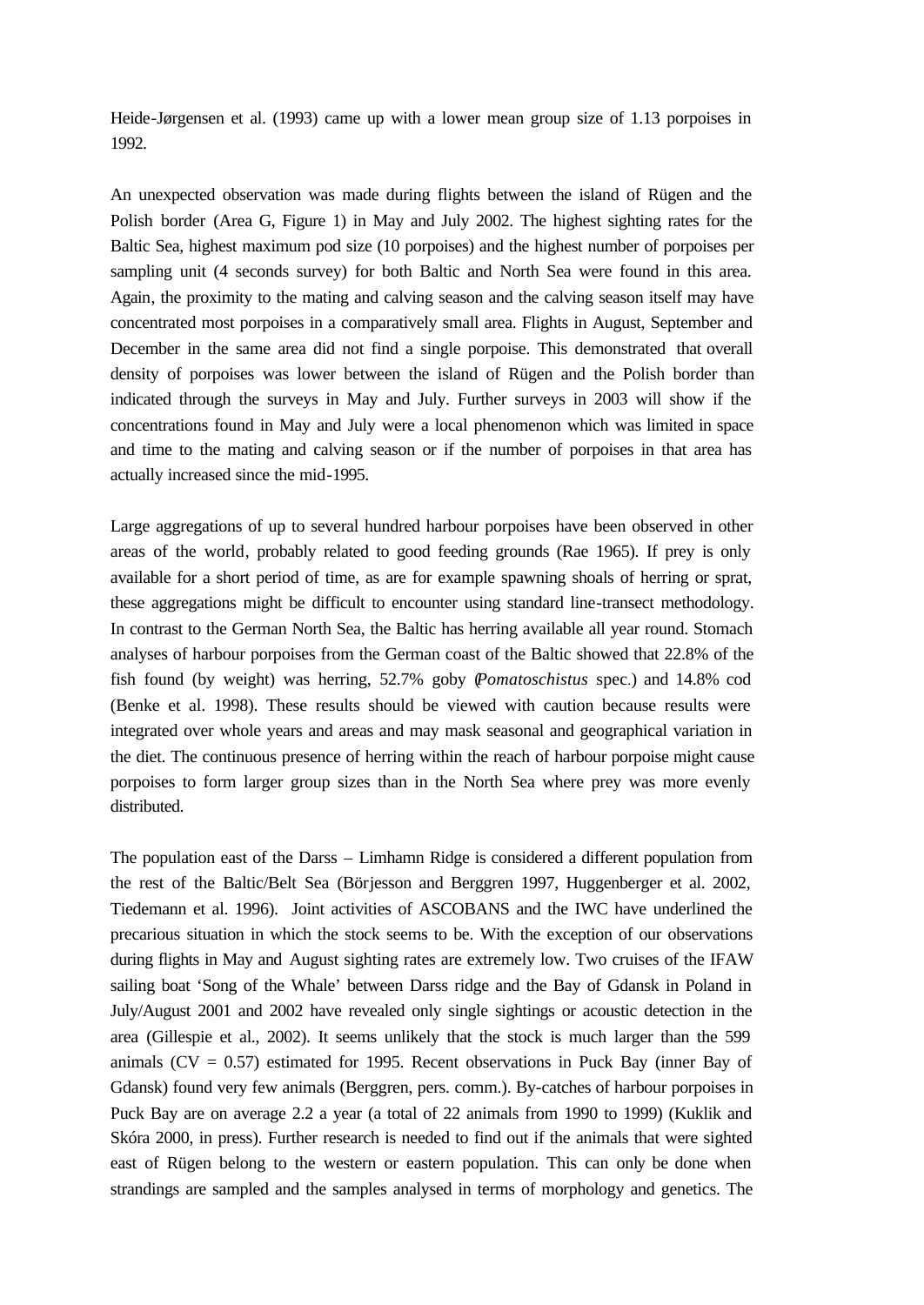flights are continuing in the winter and spring and the collection and analyses of this data will hopefully give us with more insight into the distributional patterns of porpoises.

In areas that might only be used for a very limited period in space and time, the use of a continuous method of monitoring, such as stationary acoustic devices (e.g. PODs – porpoise detectors) would be useful. The PODs will store data 24 hours per day and can detect animals when they move into an area, provided the animals move close enough to the POD. In this respect, PODs could be especially useful in areas with very low densities of porpoises and animals are moving a lot. Survey effort in low density areas would have to be extremely high to obtain any reasonable results.

The aerial surveys in German waters in the course of summer of 2002 yielded information on distribution of porpoises that was new and in some respects unexpected. The main results were large aggregations and high densities of porpoises found in area C in the North Sea and in area G in the Baltic Sea. The continuation of the flights into autumn and winter 2002 led to a better coverage in both North and Baltic Sea as well as collect information on possible changes in distribution throughout the year. Large-scale information on abundance, distribution and stock identities are necessary to put the observations from this study into a broader context. A second survey similar to the SCANS 1994 survey is urgently needed in order to assess the current status of the harbour porpoise. Plans for such a survey are currently underway for the years 2004 and 2005.

#### Acknowledgements

This work was possible due to two projects which are investigating the distribution and abundance of marine mammals in German waters. They are financed by the Federal Ministry of the Environment (BMU) and the Federal Agency for Nature Conservation (BfN).

Our special thanks go to the pilots of the survey planes, especially Peter Siemiatkowski from Aeroline and Leif Petersen from the Danish Air Survey. The completion of the surveys was only possible through the dedication of the observers Jörg Adams, Patrik Börjesson, Anita Gilles, Iwona Kuklik, Kristina Lehnert, Maik Marahrens and Carsten Rocholl.

### **References**

Benke, H., Siebert, U., Lick, R., Bandomir, B., Weiss, R. 1998. The current status of harbour porpoises (*Phocoena phocoena*) in German waters. Archive for Fishery and Marine Research 46(2):97-123

Berggren, P., Sonntag, R., Benke, H., Hiby, L. and Hammond, P.S., manuscript in prep. Harbour porpoise abundance estimates from aerial surveys in the Baltic in 1995.

Börjesson, P. und Berggren, P. 1997. Morphometric comparisons of skulls of harbour popoises (*Phocoena phocoena*) from the Baltic, Kattegat and Skagerrak seas. Canadian Journal of Zoology 75:280-287.

Buckland, S.T., Anderson, D.R., Burnham, K.P. & Laake, J. 1993. Distance Sampling: Estimating Abundance of Biological Populations. Chapman & Hall, London, UK.

Evans P, G, H.1990. European cetaceans and seabirds in an oceanographic context. Lutra 33 (2): 95 – 125

Gillespie, D., Brown, S., Lewis, T., Matthews, J. McLanaghan, R. and Moscrop, A. (2002) Preliminary results from acoustic and visual surveys for harbour porpoises (*Phocoena phocoena*) in German, Danish, Swedish and